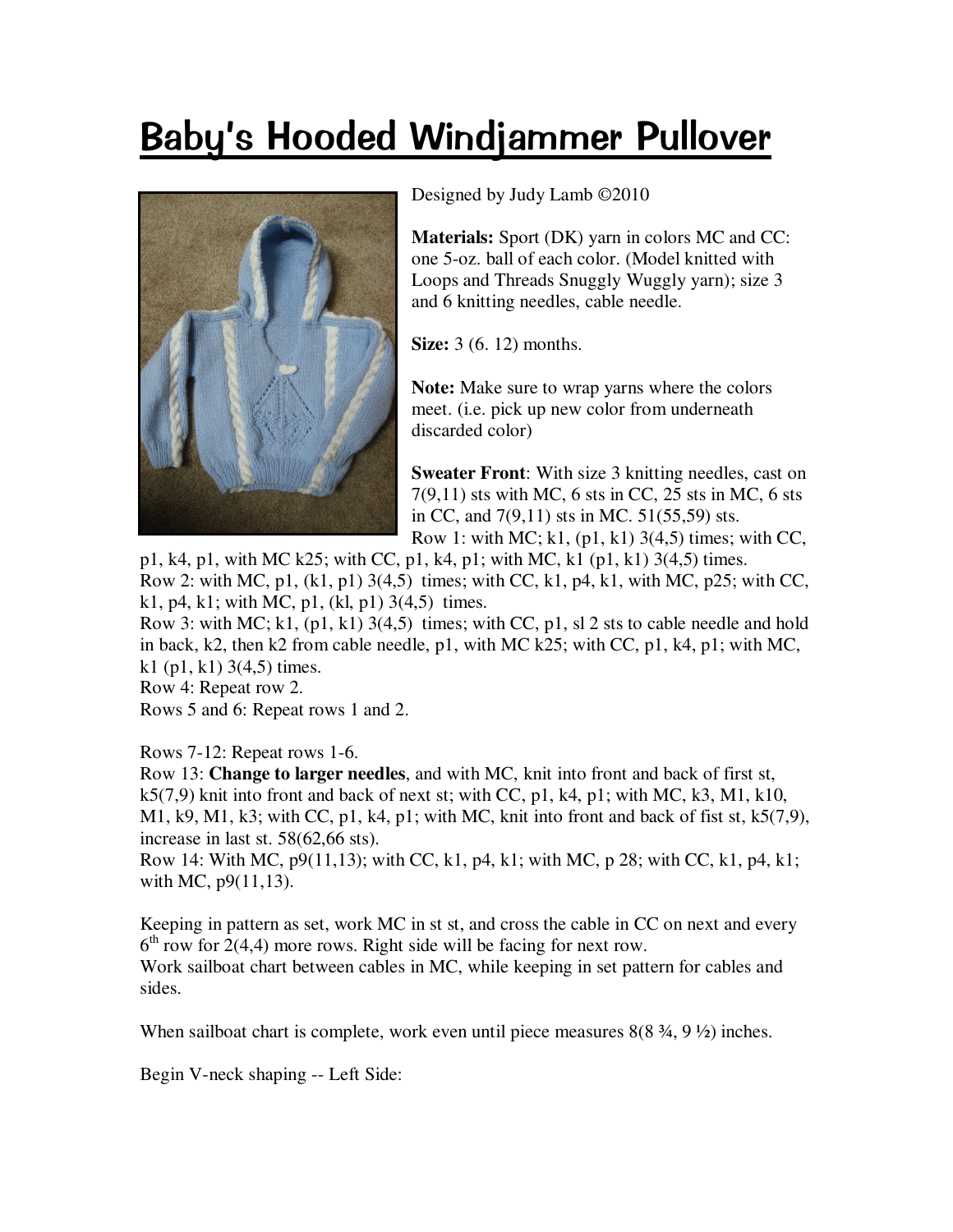Row 1: Keeping in pattern, work across 27(29,31) sts, k2tog. Turn. (Leave rem sts on needle to be worked later). Row 2: Patt to end. Row 3: work across 26(28,30) sts, k2 tog. Turn. Work 3 rows even. Row 7: Work across 25(27,29) sts, k2 tog. Turn. Work 3 rows even. Row 11(Do not work rows 11,12 and 13 for smallest size. Skip to row 14): Work across 0(26,28) sts, k2 tog. Turn. Work 2 rows even. Row 14: Bind off 3(4,4) sts at neck edge. Work to end. Decrease 1 st at neck edge on next 1(3,3) rows. Work one row even. Bind off. V-Neck -- Right Side: Row 1:Attach yarn to sts left on needle; Ssk, patt to end. Row 2: Patt to end Row 3: Ssk, patt to end. Work 3 rows even. Row 7: Ssk, patt to end.

Work 3 rows even

Row 11(Do not work rows 11,12 and 13 for smallest size. Skip to row 14): Ssk, patt to end.

Work 1 row even.

Row 13: Bind off 3(4,4) sts at neck edge. Patt to end.

Decrease 1 st at neck edge on next 1(3,3) rows.

Work one row even.

Bind off.

## **Sweater Back:**

Work same as Sweater Front, omitting sailboat and neck shaping. Work even until Back measures same as Front. Bind off.

## **Sleeves (make 2):**

With size 3 knitting needles, cast on  $11(13,15)$  sts with MC, 6 sts in CC, and  $11(13,15)$ sts in MC. Work ribbing and cable same as Front over 12 rows. Inc 4 sts evenly on next row in MC (36 sts). Keeping in set patt, inc 1 st each side of sleeve every 5(5,6) rows until 44(54,56) sts are on needle. Work even until sleeve measures  $5\frac{1}{2}$  (8 $\frac{1}{2}$ , 9 $\frac{1}{2}$ ) inches. Bind off 15(20,21) sts at beg of next 2 rows. Work rem sts in Patt for  $3(3\frac{1}{2}, 4)$  inches. Bind off.